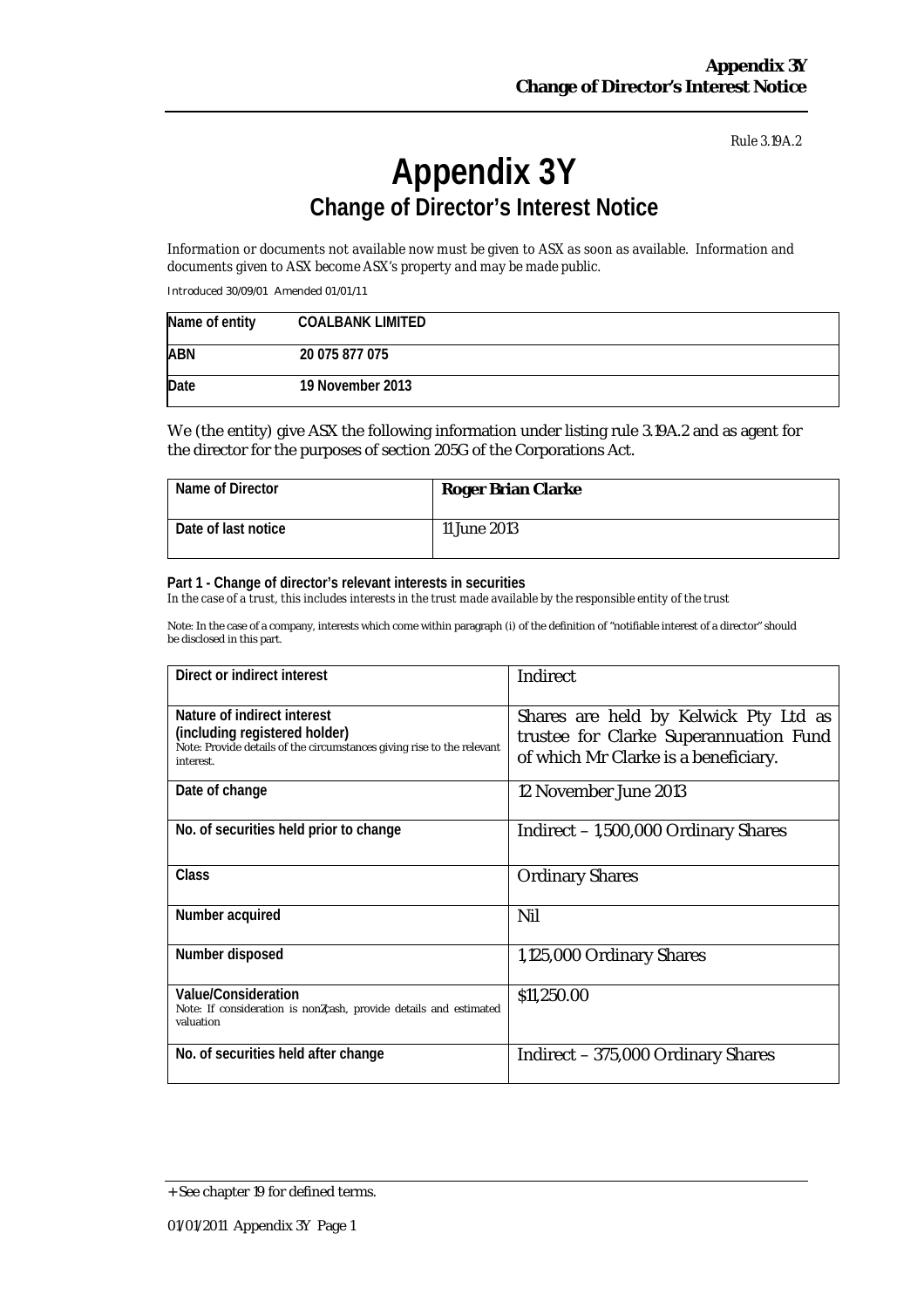| Nature of change<br>Example: on market trade, off market trade, exercise of options,<br>issue of securities under dividend reinvestment plan, participation in<br>buy back | Participation in proportional off market<br>takeover bid by Treasure Wheel Global<br>Limited |
|----------------------------------------------------------------------------------------------------------------------------------------------------------------------------|----------------------------------------------------------------------------------------------|
|                                                                                                                                                                            |                                                                                              |

Note: In the case of a company, interests which come within paragraph (ii) of the definition of "notifiable interest of a director" should be disclosed in this part.

| Detail of contract                                                                                                                                                          |  |
|-----------------------------------------------------------------------------------------------------------------------------------------------------------------------------|--|
| Nature of interest                                                                                                                                                          |  |
| Name of registered holder<br>(if issued securities)                                                                                                                         |  |
| Date of change                                                                                                                                                              |  |
| No. and class of securities to which<br>interest related prior to change<br>Note: Details are only required for a contract in<br>relation to which the interest has changed |  |
| Interest acquired                                                                                                                                                           |  |
| Interest disposed                                                                                                                                                           |  |
| <b>Value/Consideration</b><br>Note: If consideration is non cash, provide details<br>and an estimated valuation                                                             |  |
| Interest after change                                                                                                                                                       |  |

| Were the interests in the securities or contracts detailed   N/A<br>above traded during a <sup>+</sup> closed period where prior written |  |
|------------------------------------------------------------------------------------------------------------------------------------------|--|
| clearance was required?                                                                                                                  |  |
| If so, was prior written clearance provided to allow the trade $  N/A$<br>to proceed during this period?                                 |  |
| If prior written clearance was provided, on what date was this $ N/A $<br>provided?                                                      |  |

<sup>+</sup> See chapter 19 for defined terms.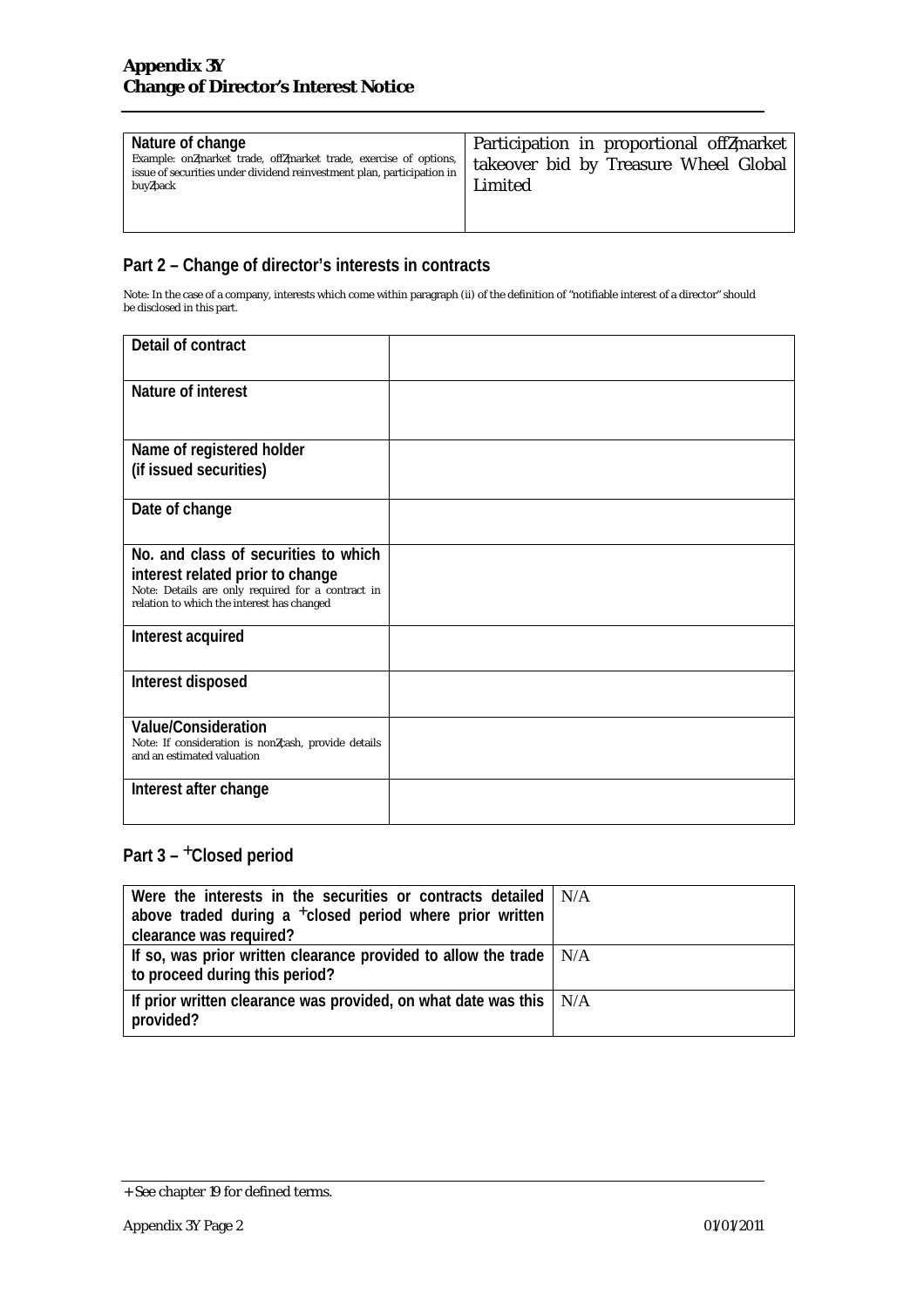# **Appendix 3Y**

## **Change of Director's Interest Notice**

Information or documents not available now must be given to ASX as soon as available. Information and *documents given to ASX become ASX's property and may be made public.*

Introduced 30/09/01 Amended 01/01/11

|     | Name of entity COALBANK LIMITED |
|-----|---------------------------------|
| ABN | 20 075 877 075                  |
|     | Date of Notice 19 November 2013 |

We (the entity) give ASX the following information under listing rule 3.19A.2 and as agent for the director for the purposes of section 205G of the Corporations Act.

| Name of Director    | <b>Lance Ronald Grimstone</b> |
|---------------------|-------------------------------|
| Date of last notice | <b>28 October 2013</b>        |

#### **Part 1 - Change of director's relevant interests in securities**

In the case of a trust, this includes interests in the trust made available by the responsible entity of the trust

| Direct or indirect interest                                                    | Direct and Indirect                   |
|--------------------------------------------------------------------------------|---------------------------------------|
| Nature of indirect interest                                                    |                                       |
| (including registered holder)                                                  |                                       |
| Note: Provide details of the circumstances giving rise to the relevant         |                                       |
| interest.                                                                      |                                       |
| Date of change                                                                 | 12 November 2013                      |
|                                                                                |                                       |
| No. of securities held prior to change                                         | Direct $-2,000,000$ Ordinary Shares   |
|                                                                                | Indirect $-9,704,407$ Ordinary Shares |
|                                                                                |                                       |
| <b>Class</b>                                                                   | <b>Ordinary Shares</b>                |
|                                                                                |                                       |
| Number acquired                                                                | Nil                                   |
|                                                                                |                                       |
| Number disposed                                                                | Direct $-1,500,000$ Ordinary Shares   |
|                                                                                | Indirect $-7,278,309$ Ordinary Shares |
| Value/Consideration                                                            | Direct $-$ \$15,000.00                |
| Note: If consideration is non cash, provide details and estimated<br>valuation | Indirect $- $72,783.09$               |
|                                                                                |                                       |

<sup>+</sup> See chapter 19 for defined terms.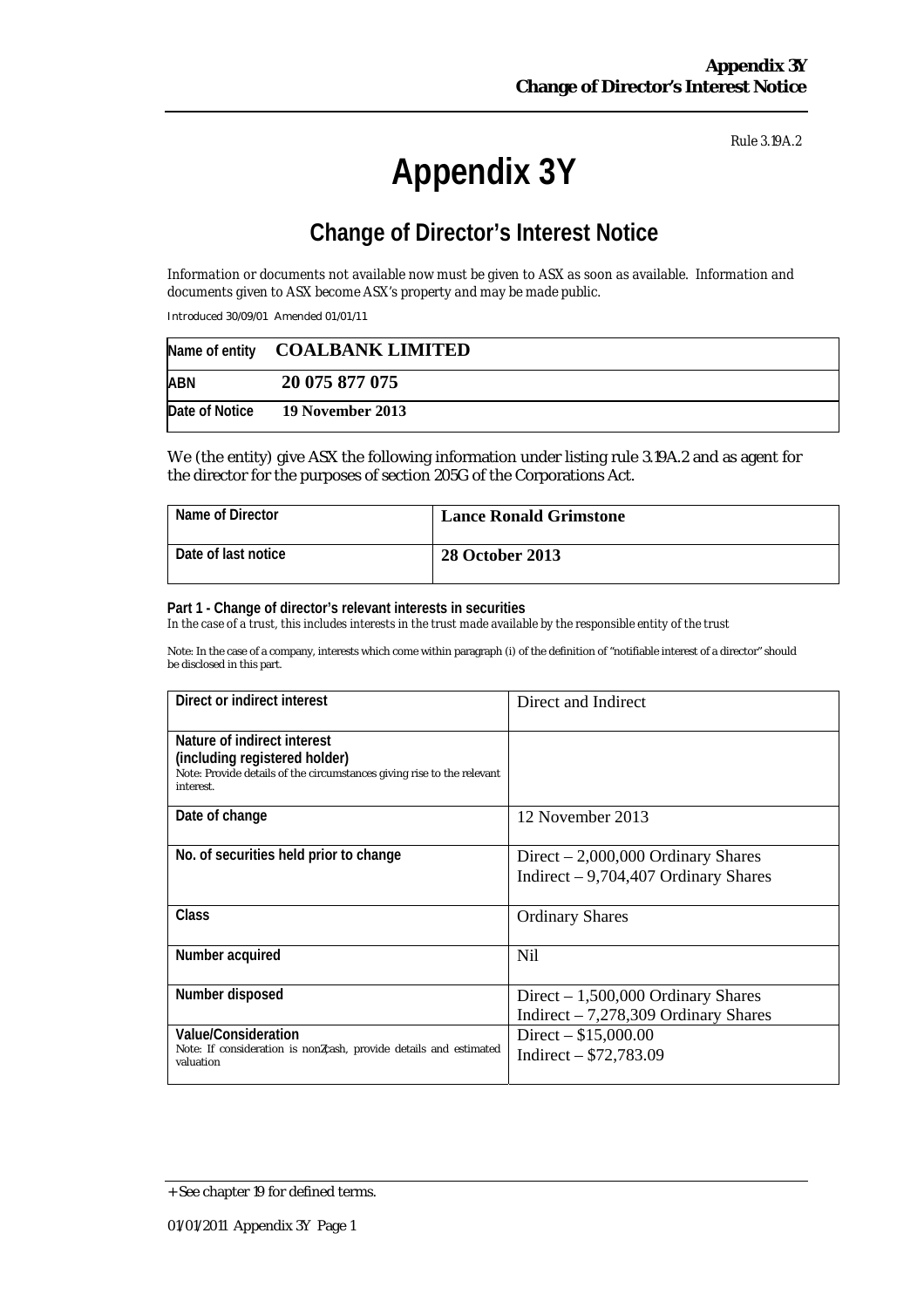| No. of securities held after change                                                                                                                                        | $Direct - 500,000$ Ordinary Shares<br>Indirect $-2,426,098$ Ordinary Shares                  |
|----------------------------------------------------------------------------------------------------------------------------------------------------------------------------|----------------------------------------------------------------------------------------------|
| Nature of change<br>Example: on market trade, off market trade, exercise of options,<br>issue of securities under dividend reinvestment plan, participation in<br>buy back | Participation in proportional off market<br>takeover bid by Treasure Wheel Global<br>Limited |

Note: In the case of a company, interests which come within paragraph (ii) of the definition of "notifiable interest of a director" should be disclosed in this part.

| Detail of contract                                                                                                                                                          |  |
|-----------------------------------------------------------------------------------------------------------------------------------------------------------------------------|--|
| Nature of interest                                                                                                                                                          |  |
| Name of registered holder<br>(if issued securities)                                                                                                                         |  |
| Date of change                                                                                                                                                              |  |
| No. and class of securities to which<br>interest related prior to change<br>Note: Details are only required for a contract in<br>relation to which the interest has changed |  |
| Interest acquired                                                                                                                                                           |  |
| Interest disposed                                                                                                                                                           |  |
| <b>Value/Consideration</b><br>Note: If consideration is non cash, provide details<br>and an estimated valuation                                                             |  |
| Interest after change                                                                                                                                                       |  |

| Were the interests in the securities or contracts detailed $\vert$ N/a<br>above traded during a $+$ closed period where prior written<br>clearance was required? |  |
|------------------------------------------------------------------------------------------------------------------------------------------------------------------|--|
| If so, was prior written clearance provided to allow the trade<br>to proceed during this period?                                                                 |  |
| If prior written clearance was provided, on what date was this<br>provided?                                                                                      |  |

<sup>+</sup> See chapter 19 for defined terms.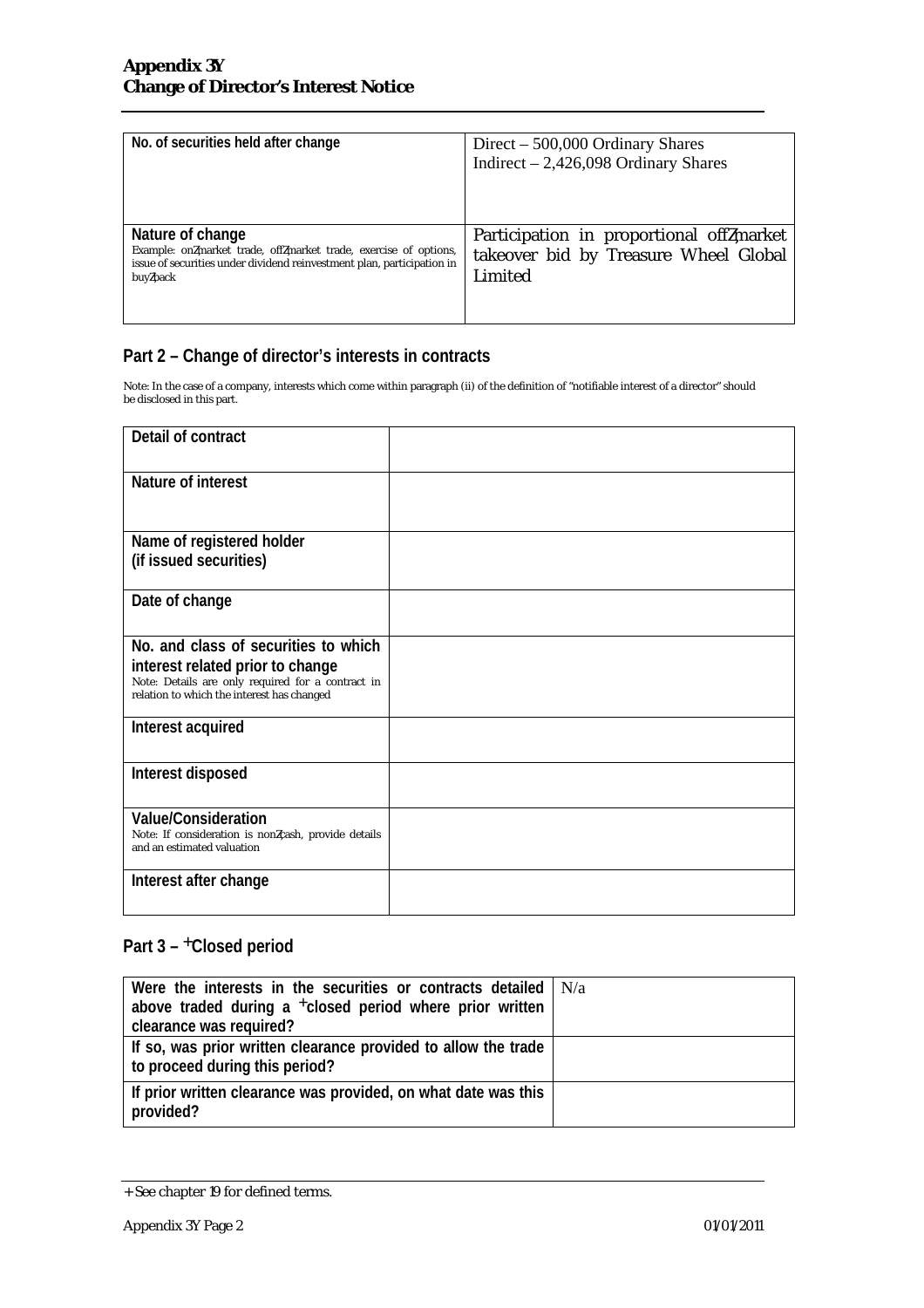# **Appendix 3Y**

## **Change of Director's Interest Notice**

Information or documents not available now must be given to ASX as soon as available. Information and *documents given to ASX become ASX's property and may be made public.*

Introduced 30/09/01 Amended 01/01/11

| Name of entity | <b>COALBANK LIMITED</b> |
|----------------|-------------------------|
| <b>ABN</b>     | 20 075 877 075          |
| Date of Notice | 19 November 2013        |

We (the entity) give ASX the following information under listing rule 3.19A.2 and as agent for the director for the purposes of section 205G of the Corporations Act.

| Name of Director    |                     |
|---------------------|---------------------|
|                     | <b>Staffan Ever</b> |
| Date of last notice |                     |
|                     | 4 July 2012         |

#### **Part 1 - Change of director's relevant interests in securities**

In the case of a trust, this includes interests in the trust made available by the responsible entity of the trust

| Direct or indirect interest                                                         |                                           |
|-------------------------------------------------------------------------------------|-------------------------------------------|
|                                                                                     | <b>Direct and Indirect</b>                |
| Nature of indirect interest                                                         | (a) Staffan Ever and Alexandra Grant      |
| (including registered holder)                                                       | - joint holding                           |
| Note: Provide details of the circumstances giving rise to the relevant<br>interest. | (b) Square Resources Pty Ltd - Mr         |
|                                                                                     | Ever is a director and shareholder        |
|                                                                                     | of the registered holder                  |
| Date of change                                                                      | 12 November 2013                          |
|                                                                                     |                                           |
| No. of securities held prior to change                                              | Direct - 800,000 Ordinary Shares          |
|                                                                                     | Indirect (a) - 477,400 Ordinary Shares    |
|                                                                                     | Indirect (b) 23,750,000 Ordinary Shares   |
| Class                                                                               | <b>Ordinary Shares</b>                    |
|                                                                                     |                                           |
| Number acquired                                                                     | Nil                                       |
|                                                                                     |                                           |
| Number disposed                                                                     | Direct - 600,000 Ordinary Shares          |
|                                                                                     | Indirect (a) - 358,050 Ordinary Shares    |
|                                                                                     | Indirect (b) - 17,812,500 Ordinary Shares |
|                                                                                     |                                           |
| Value/Consideration                                                                 | $Direct - $6,000.00$                      |
| Note: If consideration is non cash, provide details and estimated<br>valuation      | Indirect (a) $-$ \$3,580.50               |
|                                                                                     | Indirect (b) \$178,125.00                 |

<sup>+</sup> See chapter 19 for defined terms.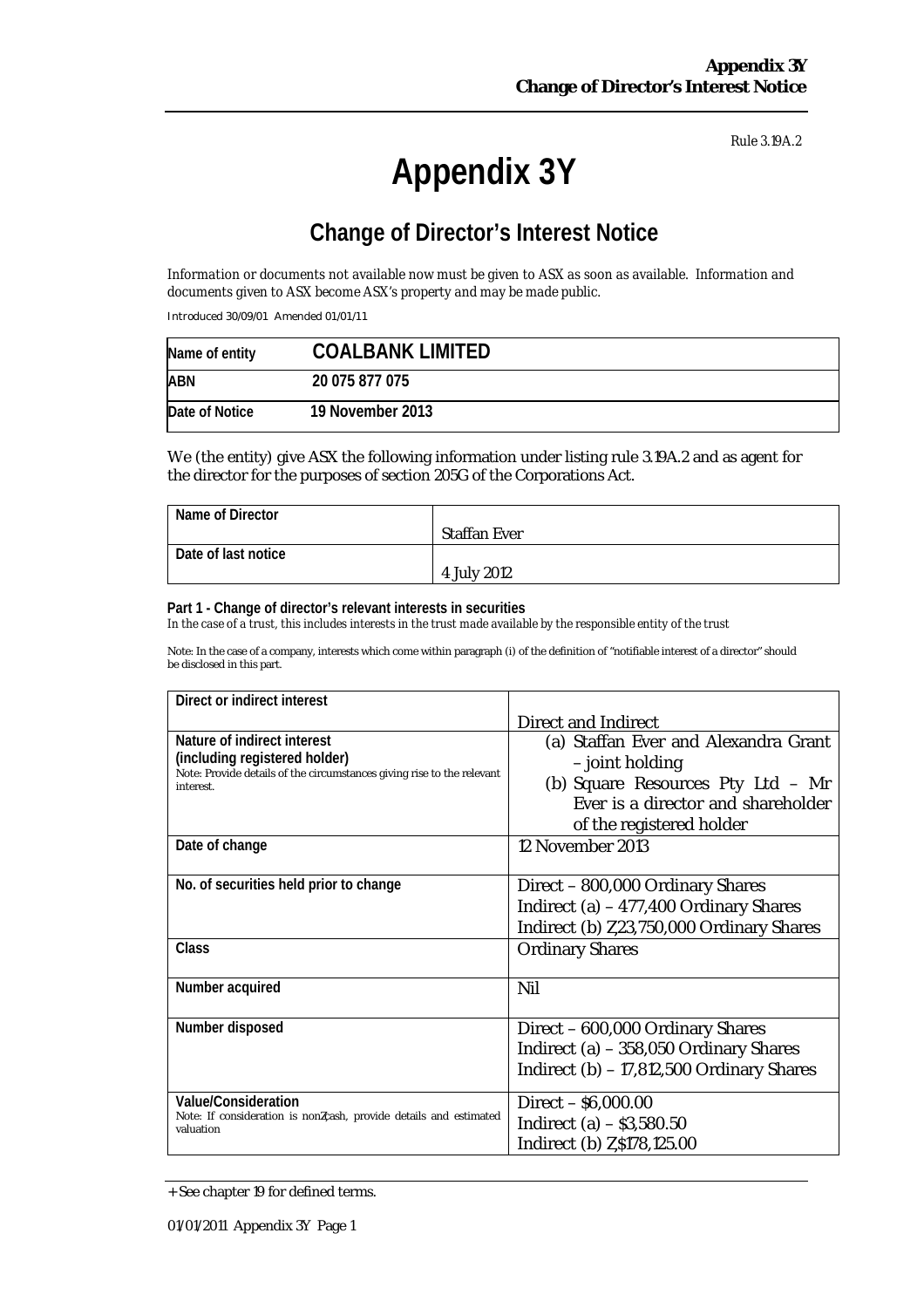| No. of securities held after change                                                                                                                                        | Direct - 200,000 Ordinary Shares<br>Indirect (a) - 119,350 Ordinary Shares<br>Indirect $(b)$ – 5,937,500 Ordinary Shares |
|----------------------------------------------------------------------------------------------------------------------------------------------------------------------------|--------------------------------------------------------------------------------------------------------------------------|
| Nature of change<br>Example: on market trade, off market trade, exercise of options,<br>issue of securities under dividend reinvestment plan, participation in<br>buy back | Participation in proportional off market<br>takeover bid by Treasure Wheel Global<br>Limited                             |

Note: In the case of a company, interests which come within paragraph (ii) of the definition of "notifiable interest of a director" should be disclosed in this part.

| Detail of contract                                                                                                                                                          |  |
|-----------------------------------------------------------------------------------------------------------------------------------------------------------------------------|--|
| Nature of interest                                                                                                                                                          |  |
| Name of registered holder<br>(if issued securities)                                                                                                                         |  |
| Date of change                                                                                                                                                              |  |
| No. and class of securities to which<br>interest related prior to change<br>Note: Details are only required for a contract in<br>relation to which the interest has changed |  |
| Interest acquired                                                                                                                                                           |  |
| Interest disposed                                                                                                                                                           |  |
| Value/Consideration<br>Note: If consideration is non cash, provide details<br>and an estimated valuation                                                                    |  |
| Interest after change                                                                                                                                                       |  |

| Were the interests in the securities or contracts detailed $\ln/a$<br>above traded during a $+$ closed period where prior written<br>clearance was required? |  |
|--------------------------------------------------------------------------------------------------------------------------------------------------------------|--|
| If so, was prior written clearance provided to allow the trade<br>to proceed during this period?                                                             |  |
| If prior written clearance was provided, on what date was this<br>provided?                                                                                  |  |

<sup>+</sup> See chapter 19 for defined terms.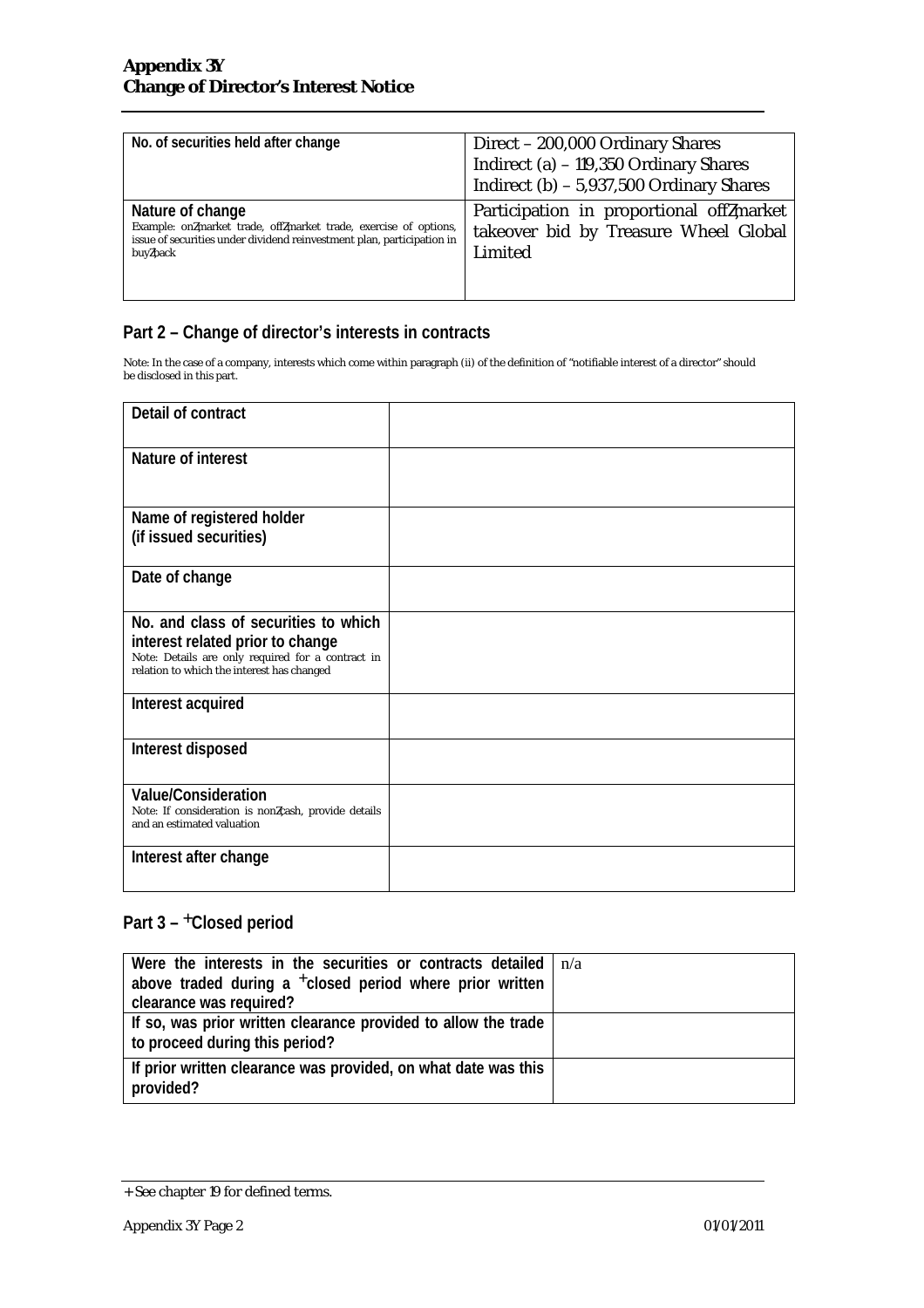# **Appendix 3Y**

## **Change of Director's Interest Notice**

Information or documents not available now must be given to ASX as soon as available. Information and *documents given to ASX become ASX's property and may be made public.*

Introduced 30/09/01 Amended 01/01/11

|                | Name of entity COALBANK LIMITED |  |
|----------------|---------------------------------|--|
| <b>ABN</b>     | 20 075 877 075                  |  |
| Date of Notice | <b>19 November 2013</b>         |  |

We (the entity) give ASX the following information under listing rule 3.19A.2 and as agent for the director for the purposes of section 205G of the Corporations Act.

| Name of Director    | <b>Gregory A J Baynton</b> |
|---------------------|----------------------------|
| Date of last notice | <b>28 October 2013</b>     |

#### **Part 1 - Change of director's relevant interests in securities**

In the case of a trust, this includes interests in the trust made available by the responsible entity of the trust

| Direct or indirect interest                                                         | (a) Direct                                  |  |
|-------------------------------------------------------------------------------------|---------------------------------------------|--|
|                                                                                     | (b) Indirect                                |  |
| Nature of indirect interest                                                         | (b) G Baynton is a Director and Shareholder |  |
| (including registered holder)                                                       | of Allegro Capital Nominees Pty Ltd and     |  |
| Note: Provide details of the circumstances giving rise to the relevant<br>interest. | Allegro Capital Nominees Pty Ltd - the      |  |
|                                                                                     | registered holders of shares.               |  |
| Date of change                                                                      | 12 November 2013                            |  |
|                                                                                     |                                             |  |
| No. of securities held prior to change                                              | Direct $-2,000,000$ Ordinary Shares         |  |
|                                                                                     | Indirect $-412,462,097$ Ordinary Shares     |  |
| Class                                                                               | <b>Ordinary Shares</b>                      |  |
|                                                                                     |                                             |  |
| Number acquired                                                                     | N <sub>il</sub>                             |  |
|                                                                                     |                                             |  |
| Number disposed                                                                     | Direct $-1,500,000$ Ordinary Shares         |  |
|                                                                                     | Indirect $-309,306,576$ Ordinary Shares     |  |
| Value/Consideration                                                                 | \$15,000.00<br>(a)                          |  |
| Note: If consideration is non cash, provide details and estimated<br>valuation      | \$3,093,065.76<br>(b)                       |  |
|                                                                                     |                                             |  |

<sup>+</sup> See chapter 19 for defined terms.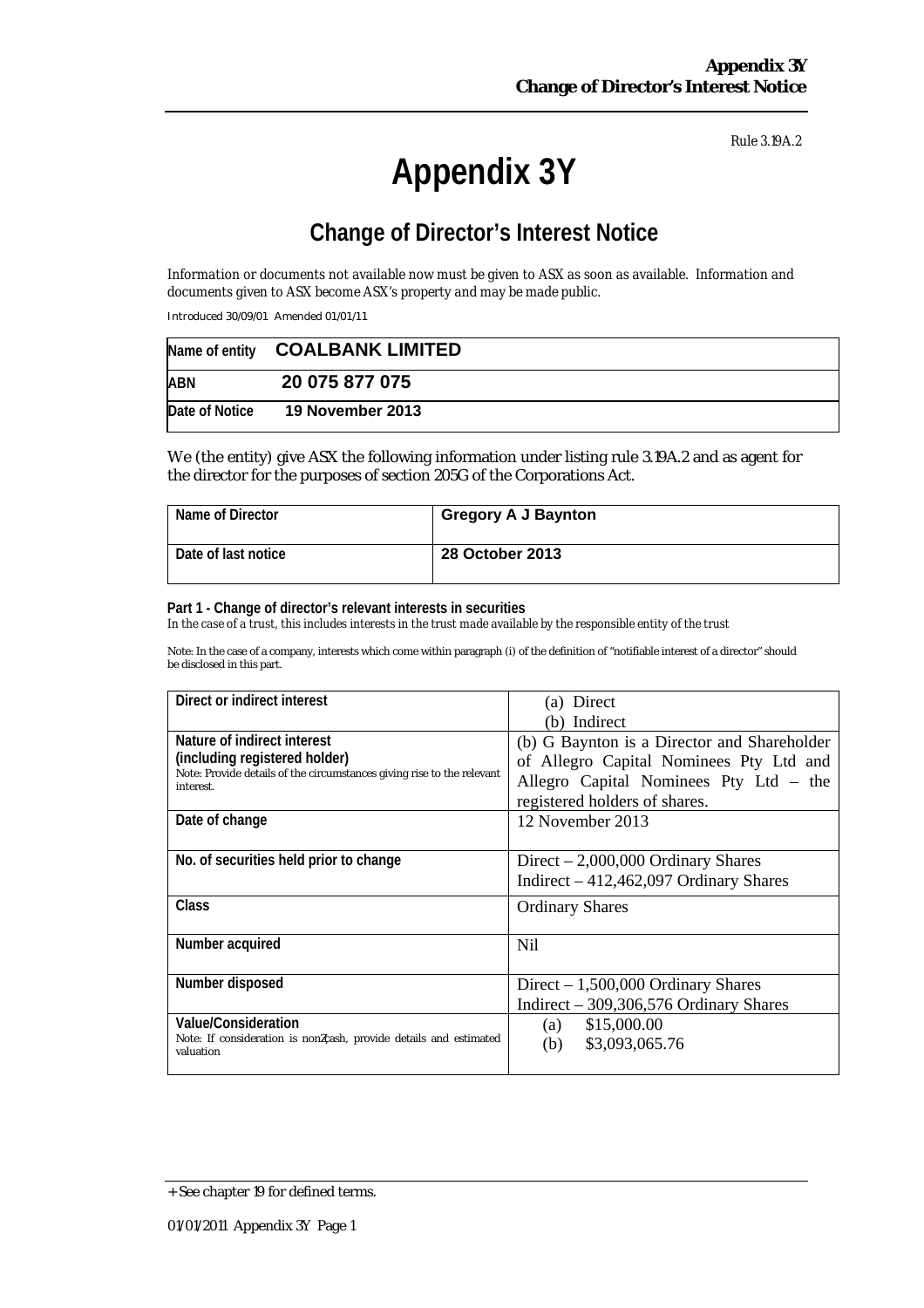| No. of securities held after change                                                                                                                                        | Direct $-500,000$ Ordinary Shares<br>Indirect - 103,155,521 Ordinary Shares                  |
|----------------------------------------------------------------------------------------------------------------------------------------------------------------------------|----------------------------------------------------------------------------------------------|
| Nature of change<br>Example: on market trade, off market trade, exercise of options,<br>issue of securities under dividend reinvestment plan, participation in<br>buy back | Participation in proportional off market<br>takeover bid by Treasure Wheel Global<br>Limited |

Note: In the case of a company, interests which come within paragraph (ii) of the definition of "notifiable interest of a director" should be disclosed in this part.

| Detail of contract                                                                                                                                                          | Nil |
|-----------------------------------------------------------------------------------------------------------------------------------------------------------------------------|-----|
| Nature of interest                                                                                                                                                          |     |
| Name of registered holder<br>(if issued securities)                                                                                                                         |     |
| Date of change                                                                                                                                                              |     |
| No. and class of securities to which<br>interest related prior to change<br>Note: Details are only required for a contract in<br>relation to which the interest has changed |     |
| Interest acquired                                                                                                                                                           |     |
| Interest disposed                                                                                                                                                           |     |
| <b>Value/Consideration</b><br>Note: If consideration is non cash, provide details<br>and an estimated valuation                                                             |     |
| Interest after change                                                                                                                                                       |     |

| Were the interests in the securities or contracts detailed $\vert N/a \rangle$<br>above traded during a $+$ closed period where prior written<br>clearance was required? |  |
|--------------------------------------------------------------------------------------------------------------------------------------------------------------------------|--|
| If so, was prior written clearance provided to allow the trade<br>to proceed during this period?                                                                         |  |
| If prior written clearance was provided, on what date was this<br>provided?                                                                                              |  |

<sup>+</sup> See chapter 19 for defined terms.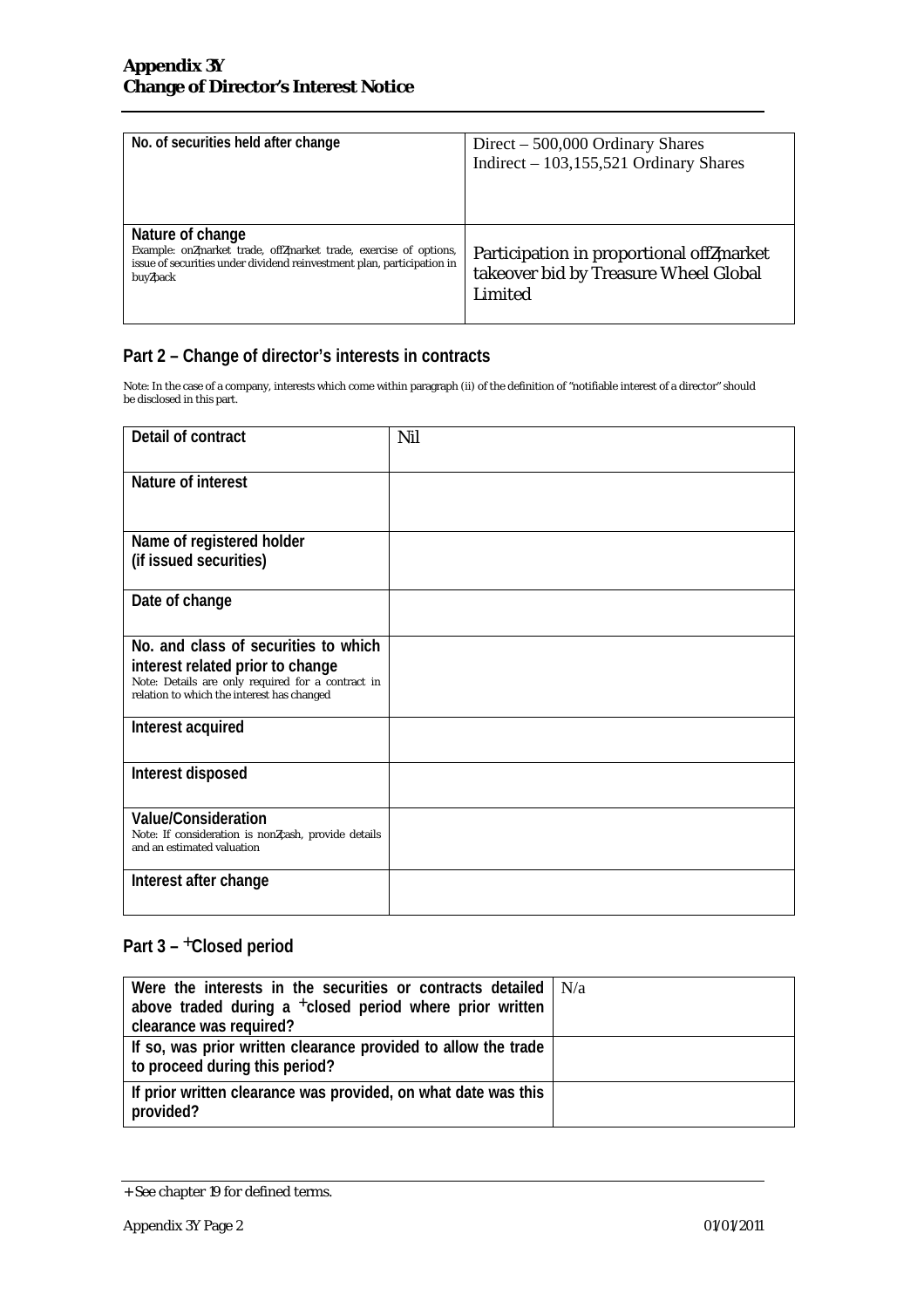# **Appendix 3Y**

## **Change of Director's Interest Notice**

Information or documents not available now must be given to ASX as soon as available. Information and *documents given to ASX become ASX's property and may be made public.*

Introduced 30/09/01 Amended 01/01/11

| Name of entity | <b>COALBANK LIMITED</b> |
|----------------|-------------------------|
| <b>ABN</b>     | 20 075 877 075          |
| Date of Notice | 19 November 2013        |

We (the entity) give ASX the following information under listing rule 3.19A.2 and as agent for the director for the purposes of section 205G of the Corporations Act.

| Name of Director    |                           |
|---------------------|---------------------------|
|                     | <b>Grahame Lyle Baker</b> |
| Date of last notice |                           |
|                     | 28 October 2013           |

#### **Part 1 - Change of director's relevant interests in securities**

In the case of a trust, this includes interests in the trust made available by the responsible entity of the trust

| Direct or indirect interest                                                         |                           |
|-------------------------------------------------------------------------------------|---------------------------|
|                                                                                     | <b>Direct</b>             |
| Nature of indirect interest                                                         |                           |
| (including registered holder)                                                       |                           |
| Note: Provide details of the circumstances giving rise to the relevant<br>interest. |                           |
| Date of change                                                                      | 12 November 2013          |
|                                                                                     |                           |
| No. of securities held prior to change                                              | 2,205,264 Ordinary Shares |
|                                                                                     |                           |
| <b>Class</b>                                                                        | <b>Ordinary Shares</b>    |
|                                                                                     |                           |
| Number acquired                                                                     | Nil                       |
|                                                                                     |                           |
| Number disposed                                                                     | 1,653,948 Ordinary Shares |
| Value/Consideration                                                                 |                           |
| Note: If consideration is non cash, provide details and estimated                   |                           |
| valuation                                                                           | \$16,539.48               |
| No. of securities held after change                                                 | 551,316 Ordinary Shares   |
|                                                                                     |                           |
|                                                                                     |                           |
|                                                                                     |                           |

<sup>+</sup> See chapter 19 for defined terms.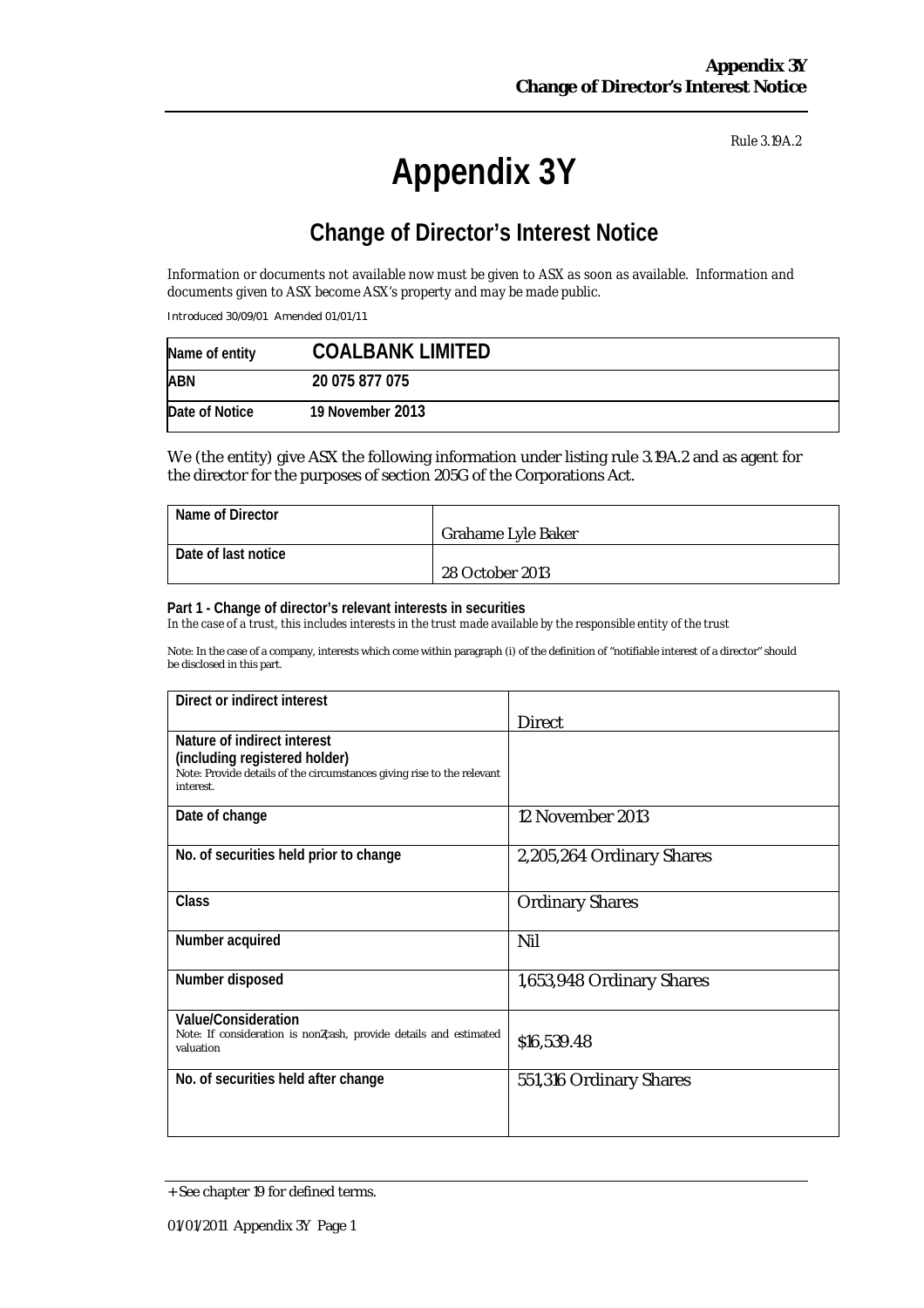| Nature of change<br>Example: on market trade, off market trade, exercise of options,<br>issue of securities under dividend reinvestment plan, participation in<br>buy back | Participation in proportional off market<br>takeover bid by Treasure Wheel Global<br>Limited |
|----------------------------------------------------------------------------------------------------------------------------------------------------------------------------|----------------------------------------------------------------------------------------------|
|                                                                                                                                                                            |                                                                                              |

Note: In the case of a company, interests which come within paragraph (ii) of the definition of "notifiable interest of a director" should be disclosed in this part.

| Detail of contract                                                                                                                                                          |  |
|-----------------------------------------------------------------------------------------------------------------------------------------------------------------------------|--|
| Nature of interest                                                                                                                                                          |  |
| Name of registered holder<br>(if issued securities)                                                                                                                         |  |
| Date of change                                                                                                                                                              |  |
| No. and class of securities to which<br>interest related prior to change<br>Note: Details are only required for a contract in<br>relation to which the interest has changed |  |
| Interest acquired                                                                                                                                                           |  |
| Interest disposed                                                                                                                                                           |  |
| <b>Value/Consideration</b><br>Note: If consideration is non cash, provide details<br>and an estimated valuation                                                             |  |
| Interest after change                                                                                                                                                       |  |

| Were the interests in the securities or contracts detailed $\ln/a$<br>above traded during a $+$ closed period where prior written |  |
|-----------------------------------------------------------------------------------------------------------------------------------|--|
| clearance was required?                                                                                                           |  |
| If so, was prior written clearance provided to allow the trade<br>to proceed during this period?                                  |  |
| If prior written clearance was provided, on what date was this<br>provided?                                                       |  |

<sup>+</sup> See chapter 19 for defined terms.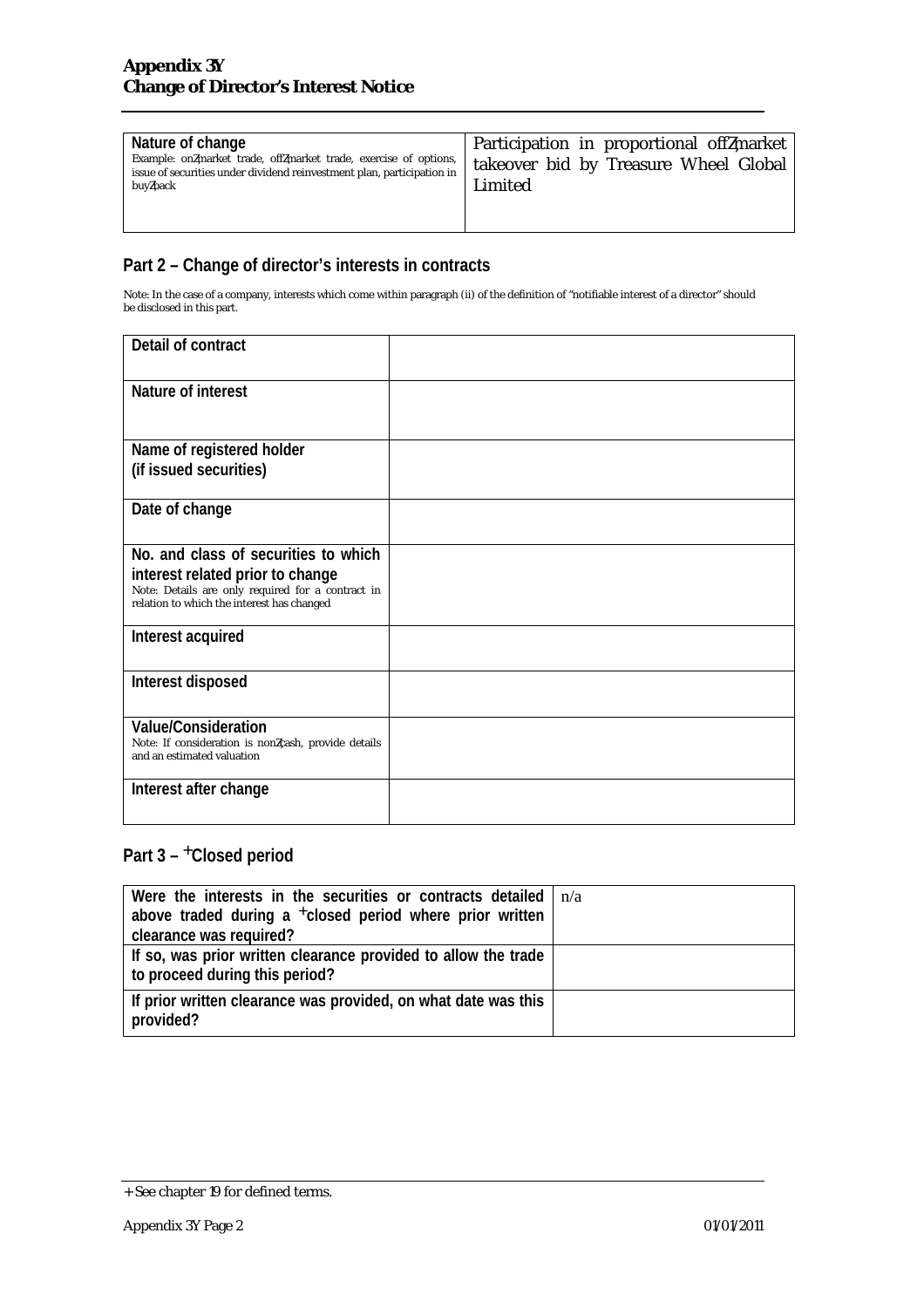# **Appendix 3Y**

## **Change of Director's Interest Notice**

Information or documents not available now must be given to ASX as soon as available. Information and *documents given to ASX become ASX's property and may be made public.*

Introduced 30/09/01 Amended 01/01/11

|            | Name of entity COALBANK LIMITED |
|------------|---------------------------------|
| <b>ABN</b> | 20 075 877 075                  |
|            | Date of Notice 19 November 2013 |

We (the entity) give ASX the following information under listing rule 3.19A.2 and as agent for the director for the purposes of section 205G of the Corporations Act.

| Name of Director    | <b>William Stubbs</b>  |
|---------------------|------------------------|
| Date of last notice | <b>28 October 2013</b> |

#### **Part 1 - Change of director's relevant interests in securities**

In the case of a trust, this includes interests in the trust made available by the responsible entity of the trust

| Direct or indirect interest                                                                                                                         | Direct and Indirect                                                                                                                        |
|-----------------------------------------------------------------------------------------------------------------------------------------------------|--------------------------------------------------------------------------------------------------------------------------------------------|
| Nature of indirect interest<br>(including registered holder)<br>Note: Provide details of the circumstances giving rise to the relevant<br>interest. | Mr Stubbs is a director and shareholder of<br>Stubbs Superannuation Pty Ltd and<br>Billted Investments Pty Ltd, the registered<br>holders. |
| Date of change                                                                                                                                      | 12 November 2013                                                                                                                           |
| No. of securities held prior to change                                                                                                              | Direct $-2,000,000$ Ordinary Shares<br>Indirect $-2,116,667$ Ordinary Shares                                                               |
| Class                                                                                                                                               | <b>Ordinary Shares</b>                                                                                                                     |
| Number acquired                                                                                                                                     | Nil.                                                                                                                                       |
| Number disposed                                                                                                                                     | Direct $-750,000$ Ordinary Shares<br>Indirect $-1,600,001$ Ordinary Shares                                                                 |
| Value/Consideration<br>Note: If consideration is non cash, provide details and estimated<br>valuation                                               | Direct - \$7,500.00<br>Indirect - \$16,000.01                                                                                              |

<sup>+</sup> See chapter 19 for defined terms.